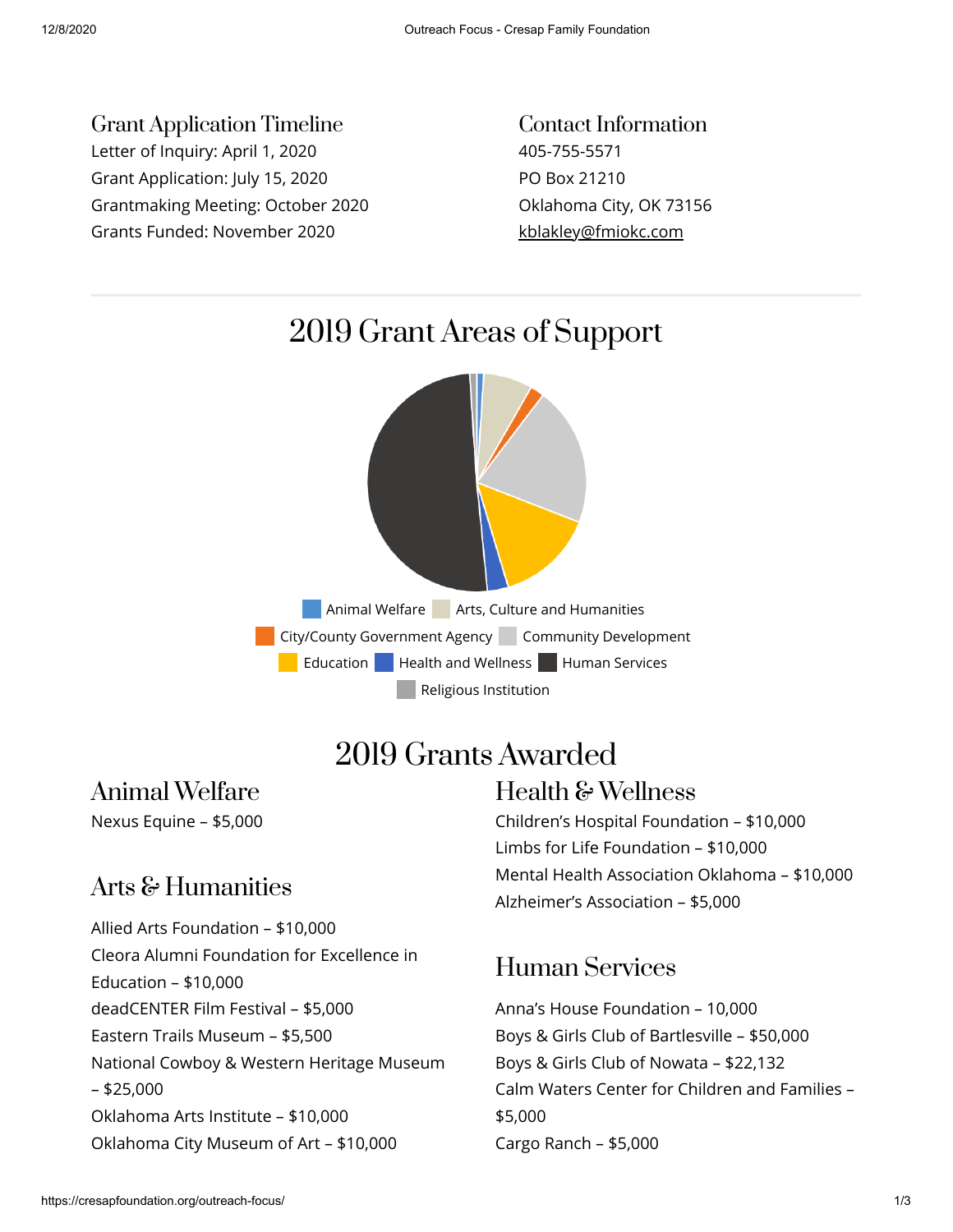Oklahoma Contemporary Arts Center – \$10,000 Oklahomans for the Arts Inc. – \$250 Price Tower Arts Center, Inc. – \$10,000 Ranching Heritage Association – \$5,000

## City/County Government Agency

Centralia Volunteer Fire – \$17,500 Town of Lenapah – \$5,000

#### Community Development

United Way of Central Oklahoma – \$25,000 Regional Food Bank of Oklahoma – \$250,000

#### Education

Akilah Foundation – \$25,000 Cresap Foundation Scholarship – \$3,830 Adventure Academy, Vinita – \$52,158 Leadership Oklahoma – \$5,000 The Foundation for OKC Public Schools – \$4,200 OU Foundation – \$36,000 Positive Tomorrows – \$55,000 Vinita FFA – \$15,000

## Environmental

Abercrombie & Kent Philanthropy – \$10,000 Friends of the Virgin Islands National Park – \$500 G.M. Sutton Avian Research Center – \$5,000 Ocean Reef Medical Center Foundation – \$25,000

CASA of Northeast Oklahoma – \$15,000 CASA of Oklahoma County – \$5,000 Center for Children and Families – \$10,000 City Care – \$10,000 Community Crisis Center – \$10,000 Craig County Neighbors Helping Neighbors – \$10,000 Daily Living Centers, Inc. – \$25,000 Dale K Graham Veterans Foundation – \$25,000 DOCServices Inc. – \$13,000 Fields and Futures – \$10,000 First Tee of Metro Oklahoma City – \$10,000 Freedom Oklahoma – \$5,000 Girl Scouts – Western Oklahoma, Inc. – \$50,000 HeartLine – \$10,000 Home of Hope, Inc. – \$30,000 Homeless Alliance – \$12,500 Honoring America's Warriors – \$5,000 It's My Community Initiative – \$10,000 Jesus House – \$12,500 Life Change Academy – \$10,000 Make-A-Wish Oklahoma – \$25,000 Mary Martha Outreach – \$15,000 Mayes County Hope Coalition – \$9,326 Neighborhood Services Organization – \$20,000 New Life Ranch – \$10,000 Oklahoma AIDS Care Fund – \$10,000 Oklahoma AIDS Care Fund – \$5,000 Oklahoma Center for Nonprofits - \$3,000 Oklahoma City Family Justice Center – \$20,000 Oklahoma Hall of Fame – \$5,000 Oklahomans for Equality – \$10,000 Other Options – \$12,000 Pivot – \$65,000 ReMerge – \$10,000 Special Care – \$25,000 Sunbeam Family Services – \$22,000 Teen Challenge of Oklahoma – \$15,000 The Dragonfly Home  $-$  \$10,000 The Education and Employment Ministry – \$5,000